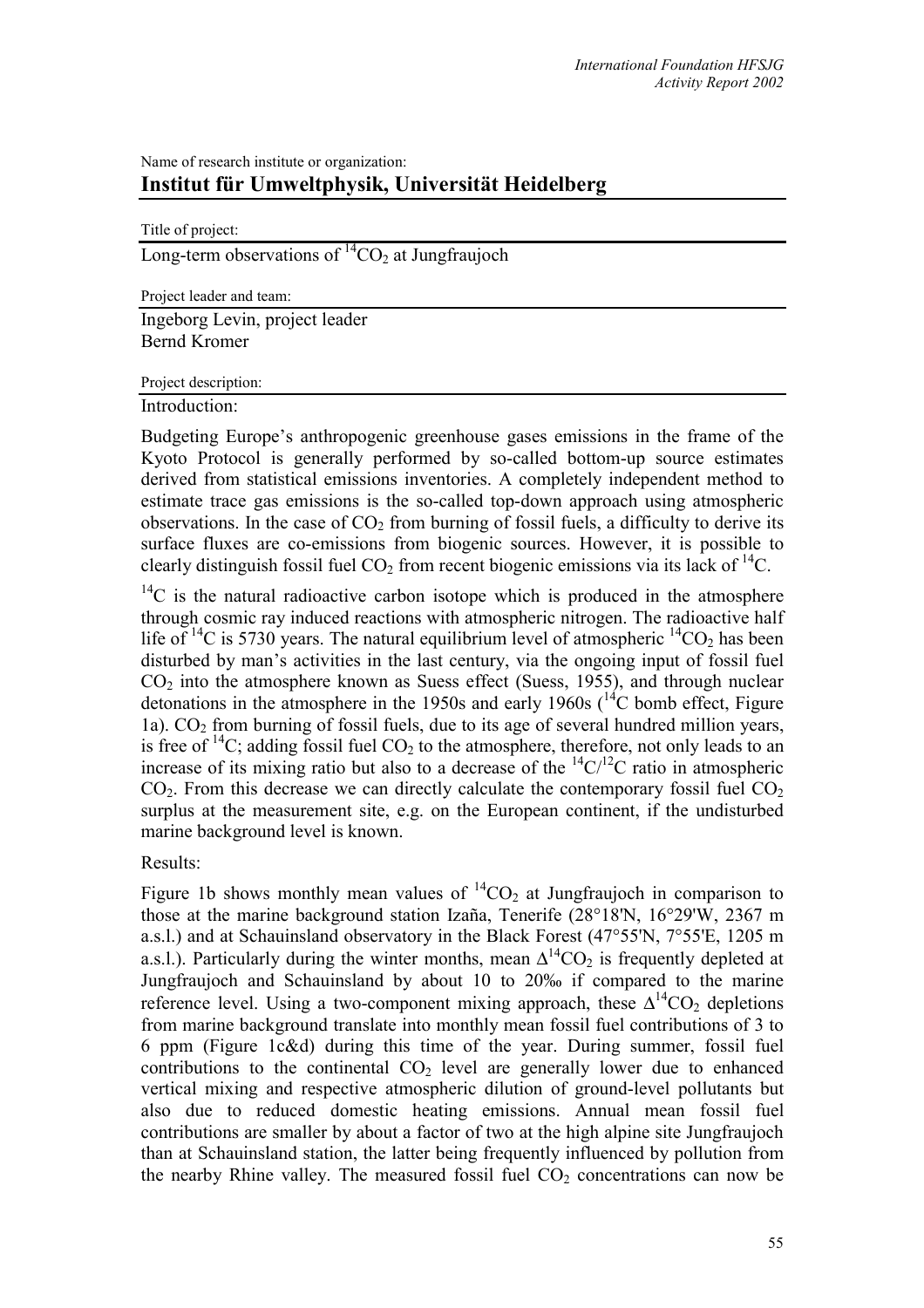

compared to respective results derived from atmospheric transport model estimates based on statistical emissions inventories.

Figure 1: (a) Development of  $\Delta^{14}C$  in atmospheric CO<sub>2</sub> in the Northern Hemisphere in the last 50 years. Data before 1959 have been derived from tree rings (Stuiver and Quay, 1981). From 1959 to 1983 measurements were performed at the Alpine site Vermunt (Levin et al., 1985) subsequent data from 1984 onwards are from the GAW station Izaña (Tenerife). (b)  ${}^{14}CO_2$  observations performed at Jungfraujoch and Schauinsland. The smooth line is a harmonic fit curve through the Izaña data and is used as marine reference for Jungfraujoch and Schauinsland. (c) Monthly mean continental fossil fuel surplus at Jungfraujoch and (d) at Schauinsland.

### References

Levin, I., B. Kromer, H. Schoch-Fischer, M. Bruns, M. Münnich, D. Berdau, J.C. Vogel, and K.O. Münnich, 1985. 25 Years of tropospheric 14C observations in Central Europe. *Radiocarbon* **27**, 1-19.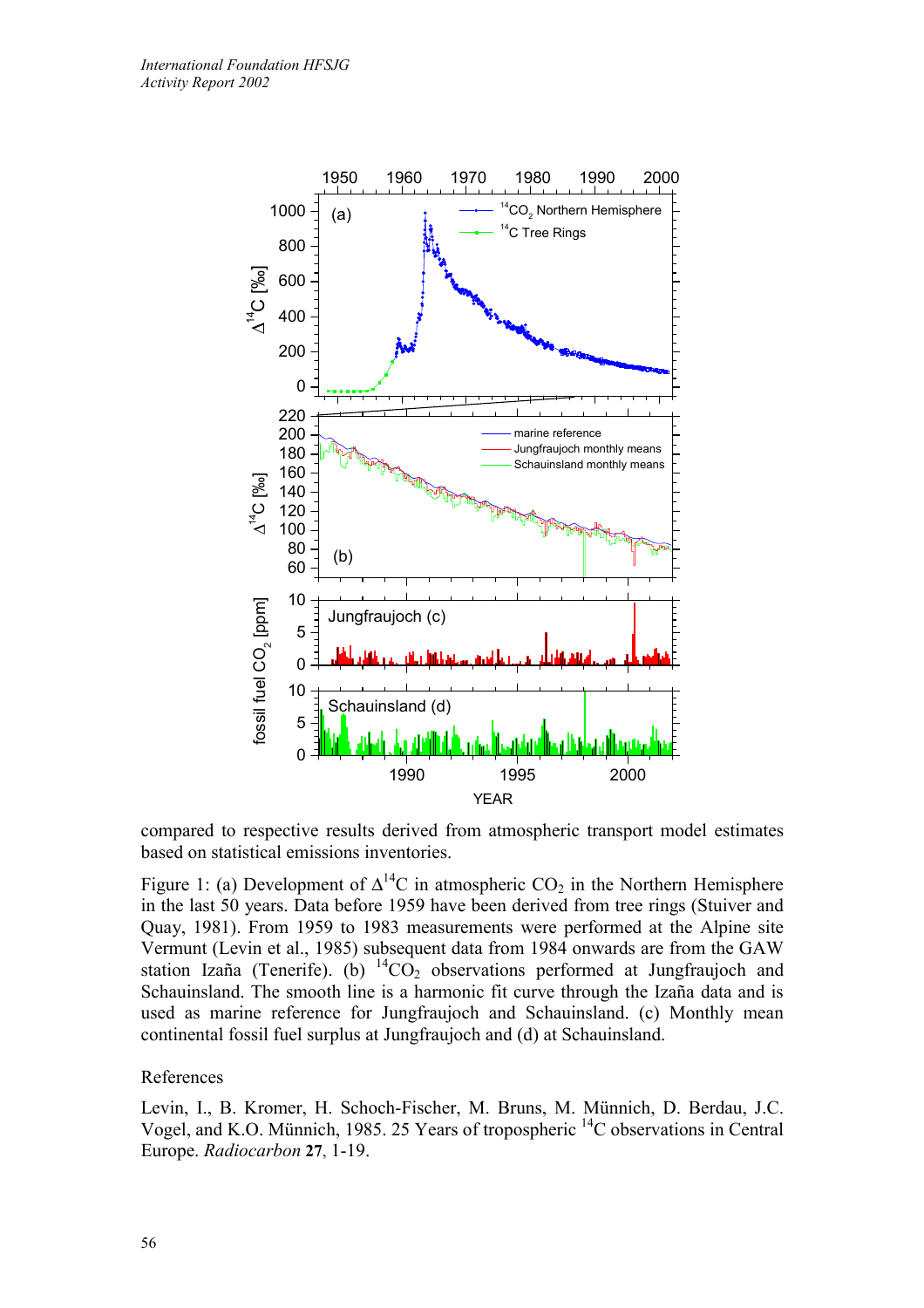Stuiver, M. and P. Quay, 1981. Atmospheric  $^{14}$ C changes resulting from fossil fuel CO2 release and cosmic ray flux variability. *Earth and Planetary Science Letters* **53**, 349-362.

Suess, H.E., 1955. Radiocarbon concentration in modern wood. *Science* **122**, 415.

Key words:

carbon dioxide, Radiocarbon, fossil fuel emissions, climate, Kyoto Protocol

Internet data bases:

[http://www.iup.uni-heidelberg.de/institut/forschung/groups/kk/](http://kspc4.unibe.ch/nm)

Collaborating partners/networks:

CARBOEUROPE, AEROCARB (http://www.aerocarb.cnrs-gif.fr/)

Scientific publications and public outreach 2002:

# **Refereed journal article**

Levin, I. and V. Hesshaimer, Radiocarbon – a unique tracer of global carbon cycle dynamics. Radiocarbon **42**, 69-80, 2000.

# **Conference paper**

Levin, I and B. Kromer, Long-term measurements of 14CO2 at Jungfraujoch: Observing fossil fuel CO2 over Europe, Proc. Workshop on 'Atmospheric Research at the Jungfraujoch and in the Alps', Davos, Switzerland, 20 September 2002, Swiss Academy of Sciences SAS, 19-20, 2002.

Address:

Institut für Umweltphysik Universität Heidelberg Im Neuenheimer Feld 229 D-69120 Heidelberg

Contacts:

Ingeborg Levin Tel.: +49 6221 546330 Fax: +49 6221 546405 e-mail[: mailto:Ingeborg.Levin@iup.uni-heidelberg.de](mailto:Ingeborg.Levin@iup.uni-heidelberg.de) URL:<http://www.iup.uni-heidelberg.de/institut/forschung/groups/kk/>